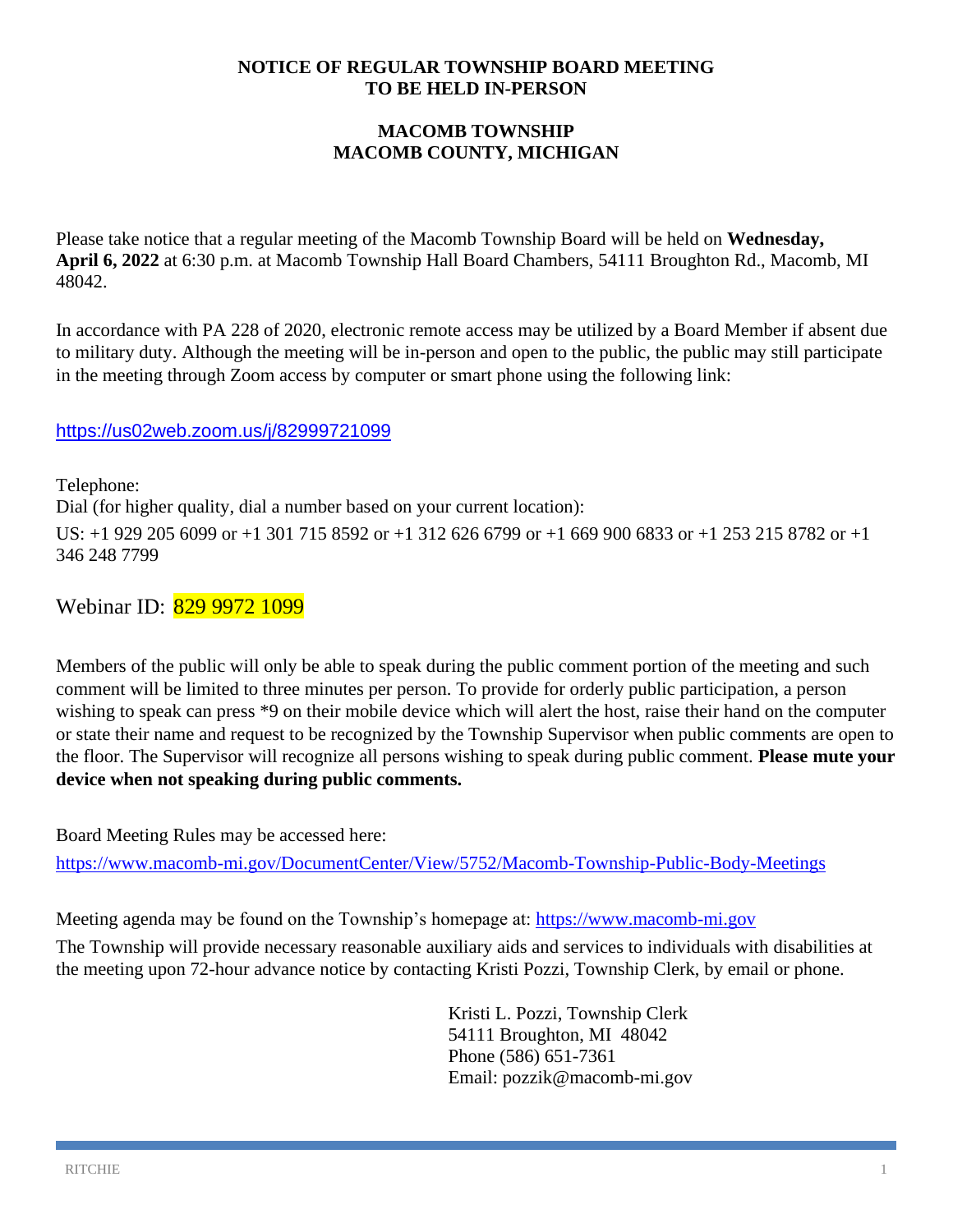

# **TOWNSHIP BOARD OF TRUSTEES AGENDA**

DATE: WEDNESDAY, APRIL 6, 2022

TIME: 6:30 PM

LOCATION: MACOMB TOWNSHIP MEETING CHAMBERS 54111 BROUGHTON ROAD, MACOMB MI 48042 Version 1

Call Meeting to Order

Pledge of Allegiance to the Flag of the United States

- 1. Roll Call
- 2. Approval of Agenda Items (with any corrections)
- 3. Approval of Bills
- 4. Approval of Previous Meeting Minutes from March 23, 2022 and Closed Session Meeting Minutes from March 23, 2022

## **PUBLIC COMMENTS, AGENDA ITEMS ONLY - (3 MINUTE TIME LIMIT)**

#### **CONSENT AGENDA ITEMS:**

- 5. Water and Sewer Department
	- a. Request to Approve the Purchase Requisition; Ferguson Waterworks (Water Meters/Customer Service Materials). \$10,935.22
	- b. Request to Approve Purchase Requisition; EJ USA Inc., (Water, Storm and Sewer Materials) \$14,130.16
- 6. Engineering Department
	- a. Request to Authorize the Supervisor to Sign Stormwater Facilities Operation and Maintenance Agreement for Premier Academy Daycare
- 7. Clerk's Office
	- a. Request to attend the 2022 Michigan Association of Municipal Clerks Conference
- 8. Parks and Recreation Department

www.macomb-mi.gov